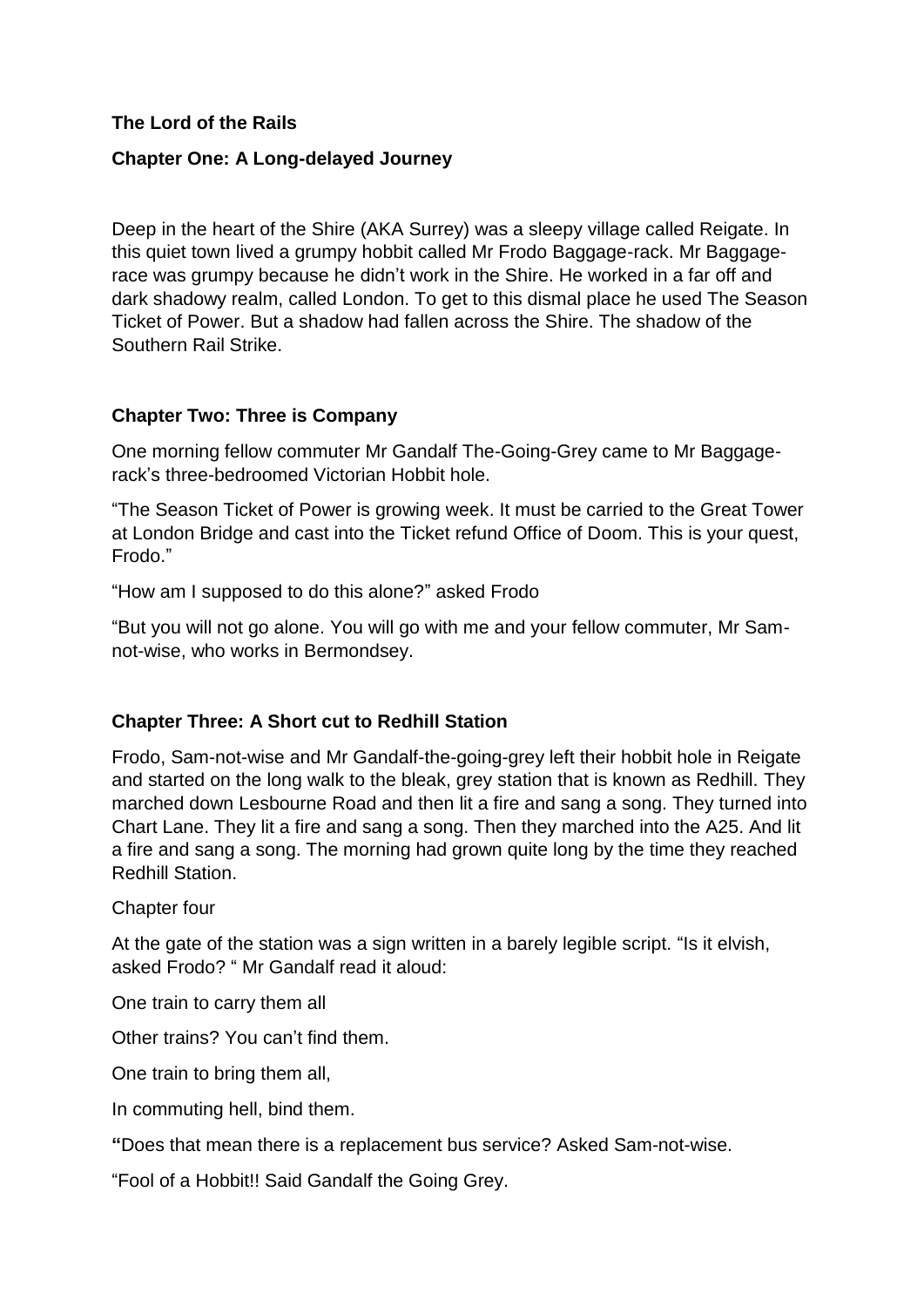# **Book Two: The Two Hours (Journey)**

# **Chapter One: The delayed departure of Boromir.**

The Company of the Rails stood on a desolate, grey, cold, plain.

"This must be platform two," said Gandalf the Going Grey.

Mr Frodo Baggage-rack was already looking tired. "It's the weight of this ticket. It feels like it weighs two thousand pounds."

"Can't I carry it for you? Said Sam-not-wise.

"No", snapped Frodo. "It's my precious Season Ticket. Get your Own!"

They waited. Then waited some more. Then they lit a fire and sang a song.

Frodo looked up from the fire. "There is a fell voice in the air. Listen!"

*"Southern are sorry to announce that the 12.55 southern service to London Bridge, calling at Rohan, Gondor, East Croydon, Clapham Junction and Rivendell has been cancelled due to Industrial Action."*

So, the Fellowship waited. And waited some more. Then they lit a fire and sang a song.

# **Chapter Two:**

The sun sank and the shadows grew long. Out of the gloom a train appeared.

"Oh no!" exclaimed Frodo. "Twelve carriages were promised yet only two appear!"

"And, alas these two already carry a great host!" cried Sam-not-wise.

"Courage"! Exclaimed Gandalf-the going-grey. "We shall seek refuge in First Class."

The company stood (for there were no seats in first class).

Suddenly, Frodo pointed with a look of great fear. "Look out! We are about to have our ticket inspected by the Isen-Guard".

"Tickets of Power please", demanded the Isen-Guard.

Gandalf-the-going-grey stood in the doorway to first class and bellowed at the Isen-Guard "YOU SHALL NOT PASS".

"I really do need to see your ticket of power, or you will have to get off at East Croydon."